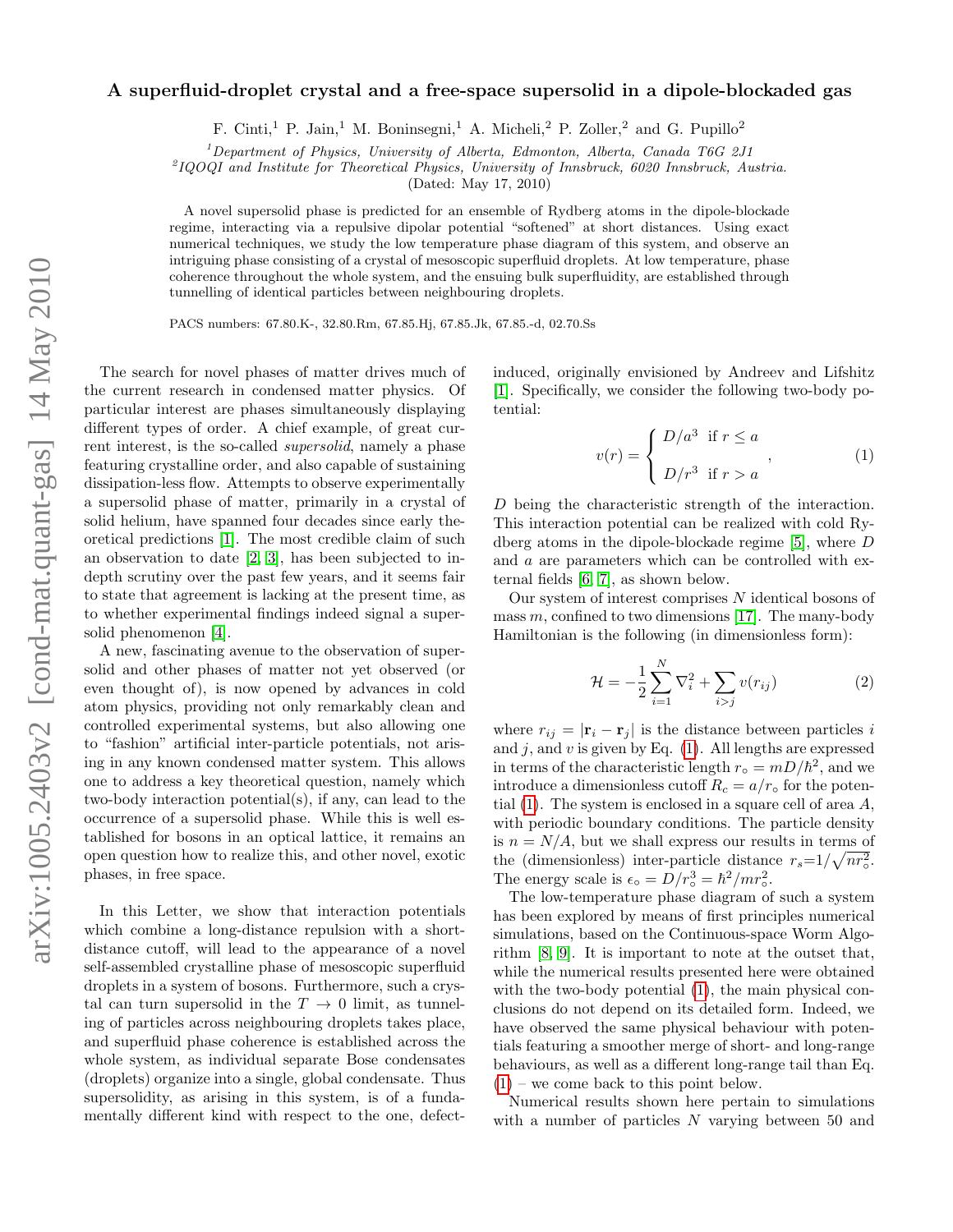

<span id="page-1-0"></span>FIG. 1: Snapshots of a system of bosons interacting via potential [\(1\)](#page-0-0), at the four different temperatures 200 (a), 20 (b), 1.0 (c) and 0.1 (d), expressed in units of  $\epsilon_{\circ}$ . Points shown are taken along individual particle world lines. The nominal value of  $r<sub>s</sub>$  in this case is 0.14, whereas the cutoff of the potential [\(1\)](#page-0-0) is  $R_c = 0.3$ .

400, in order to carry out extrapolation of the results to the thermodynamic limit. Our ground state estimates are obtained as extrapolations of results at finite temperature. Details of the simulations are standard, as the use of the potential [\(1\)](#page-0-0) entails no particular technical difficulty.

In the limit  $R_c \ll r_s$ , the truncation of the dipolar potential at short distances does not play an important role, and the low temperature phase diagram of [\(2\)](#page-0-1) is that of purely dipolar bosons in two dimensions, investigated previously by several authors [\[10,](#page-3-10) [11\]](#page-3-11). It is known that for  $r_s \leq r_s^C = 0.06$  the ground state of the system is a triangular crystal, whereas for  $r_s \geq r_s^L = 0.08$  it is a uniform superfluid (in the intermediate density range a more complex scenario is predicted [\[12\]](#page-3-12)). As we show below, a very different physics sets in when  $R_c \gtrsim r_s$ , in the density ranges which correspond to either the crystalline or superfluid phase in the purely dipolar system.

Fig. [1](#page-1-0) shows typical configurations (i.e., particle world lines) produced by Monte Carlo simulations of a system of bosons interacting via the potential [\(1\)](#page-0-0), at a nominal density corresponding to  $r_s = 0.14$ , at different temperatures spanning three orders of magnitude. The value of the cutoff  $R_c$  in this case is 0.3. At the highest temperature, a simple classical gas phase is observed, as shown by the pair correlation function  $q(r)$ , shown in Fig. [2](#page-1-1) (a), which is just a constant (note that  $g(r)$  does not vanish at the origin, owing to the flattening off of the potential at short distance). As T is decreased, an intriguing effect takes place, namely particles bunch into mesoscopic



<span id="page-1-1"></span>FIG. 2: (Color online) Top: pair correlation function  $g(r)$  at a temperature  $T= 200$  (triangles), 20 (squares), 1.0 (diamonds) and 0.1 (circles), expressed in units of  $\epsilon_{\circ}$ . The nominal value of  $r<sub>s</sub>$  in this case is 0.14, whereas the cutoff of the poten-tial [\(1\)](#page-0-0) is  $R_c$ =0.3. The simulated system comprises  $N=200$ particles. Bottom: Relative frequency of occurrence of permutation cycles of length L at the same four temperatures. Longer permutation cycles occur at lower temperature.

droplets, in turn forming a regular (triangular) crystal. This is shown qualitatively in the snapshots in Fig. [1,](#page-1-0) but also confirmed quantitatively by the structure of the  $q(r)$ as well (Fig.  $2(a)$ ), which displays pronounced, broad maxima, as well as well-defined dips, where the function approaches zero. We henceforth refer to this phase as the droplet-crystal phase.

The formation of such droplets is a purely classical effect, that depends on the flattening off of the repulsive inter-particle potential below the cutoff distance. In fact, a simple estimate of the number  $N_d$  of particles per droplet, can be obtained by considering a triangular lattice of point-like dipoles, each one of strength  $\propto N_d$  (as it comprises  $N_d$  particles), and by minimizing with respect to  $N_d$  the potential energy per particle, for a fixed density. The result is

<span id="page-1-2"></span>
$$
N_d = \gamma \left(\frac{R_c}{r_s}\right)^2 \tag{3}
$$

where  $\gamma \approx 2.79$ . Eq. [\(3\)](#page-1-2) furnishes a fairly accurate estimate of  $N_d$  for the (wide) range of values of the parameters  $r_s$  and  $R_c$  explored here. For instance, using the parameters of Fig. [1,](#page-1-0) we find from [\(3\)](#page-1-2)  $N_d \approx 13$ , which agrees quite well with our simulation result. It is worth noting that a similar sort of pattern formation, due to competing interactions, has been previously established for classical colloidal systems [\[13,](#page-3-13) [14\]](#page-3-14).

In the  $T \to 0$  limit, long exchanges of identical particles can take place, as a result of particles tunneling from one droplet to an adjacent one. Long exchanges of particles can result in a finite superfluid response throughout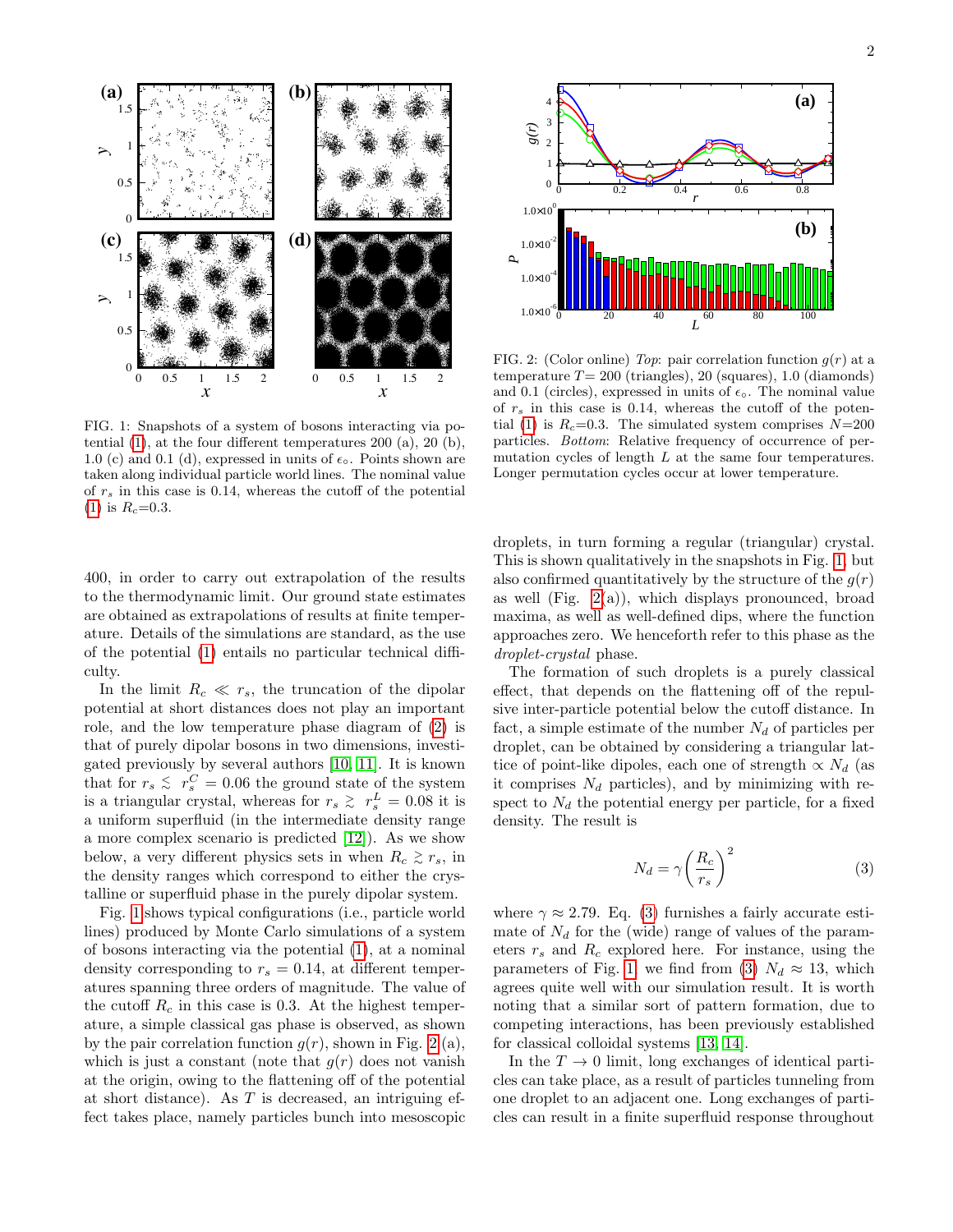

<span id="page-2-0"></span>FIG. 3: Schematic ground state phase diagram of [\(2\)](#page-0-1) as a function of  $r_s$ . The superfluid droplet crystal (SDC), namely supersolid phase, is sandwiched between an insulating droplet crystal (IDC) and a superfluid (SF). For  $R_c \leq r_s^C$ , an IDC, a single-particle crystal (C) and a superfluid phases are observed. The widths of the SDC and C regions depend on the value of  $R_c$ .

superfluid phase at lower density. For  $R_c \leq r_s^C$ , only the whole system [\[18\]](#page-3-15), and indeed for  $R_c \gtrsim r_s^L$  we observe such a bulk superfluid signal, in a range of values of  $r_s$ in the vicinity of  $R_c/2$ . Because superfluidity arises in concomitance with the droplet-crystal structure, the denomination *supersolid* seems appropriate. At  $T=0$ , such a phase is sandwiched between an insulating droplet crystal at high density (i.e., lower  $r_s$ ) and a homogeneous two insulating phases are observed, namely the insulating droplet crystal at high density and the crystal of single particles, already detected in Refs. [\[10,](#page-3-10) [11\]](#page-3-11), as well as a superfluid phase at lower density. All of this is summarized in the schematic phase diagram shown in Fig. [3.](#page-2-0)

It is important to stress that supersolid behaviour in this system does not originate from highly mobile point defects, such as vacancies or interstitials. Rather, tunnelling of particles between droplets which are themselves individually superfluid occurs, and the individual superfluid droplets connect to form a bulk superfluid. This is reminiscent of the phase-locking mechanism in a (selfassembled) array of Josephson junctions.

In order to establish that droplets are individually superfluid, one may consider the statistics of permutation cycles. Fig. [2](#page-1-1) (b) shows the frequency of occurrence of exchange cycles involving a varying number L of particles  $(1 \leq L \leq N)$ , at three different temperatures, at the physical conditions of Fig. [1.](#page-1-0) As one can see, as the temperature is lowered exchange cycles involving growing numbers of particles occur, involving almost all particles N at the lowest temperature; however, even at a higher temperature (e.g.,  $T=20$  in Fig. [2\)](#page-1-1) one observes exchanges comprising a number of particles up to  $\sim N_d$ , i.e., particles inside an individual droplet. This is evidence that droplets are individually Bose condensed and superfluid, even though the system as a whole does not display superfluidity. This is observed to be the case at low T, for all values of  $R_c$  and  $r_s$  for which droplets form. That droplets should always be superfluid at low T is not surprising, given that particles in a droplet are essentially



<span id="page-2-1"></span>FIG. 4: (Color online) (a) Monte Carlo configurations of a system of  $N = 400$  particles, interacting via the potential [\(1\)](#page-0-0), confined in a harmonic trap of strength  $\Gamma = 500 \epsilon_{\circ}$ , at the two temperatures  $T=100 \epsilon_0$  (top) and  $T=0.5 \epsilon_0$ . Right panels show the corresponding momentum distributions, all normalized to unity for comparison purposes. The value of  $R_c$  in this case is 0.3. The development of secondary peaks at low temperature signals the occurrence of a supersolid phase.

non-interacting, due to the flatness of the potential at short distance. However, that droplets are themselves superfluid does not imply that a bulk supersolid phase will *always* occur in the  $T \to 0$  limit, as discussed above.

The results discussed so far pertain to numerical simulation of the system described by Eq. [\(2\)](#page-0-1) in its bulk phase. However, in any experiment aimed at probing the physics of such a system, the assembly of particles must necessarily be finite (a few thousand particles is a typical number for current experiments with cold dipolar atoms), held together by an external potential, due to the purely repulsive nature of the interaction. In order to enable a direct comparison with possible future experiments, we have performed simulations of the same system spatially confined in-plane by a harmonic trap, i.e., the term  $\Gamma \sum_i \mathbf{r}_i^2$  is added to Eq. [\(2\)](#page-0-1),  $\Gamma \equiv m\omega^2/2$ being the strength of the trap.

Fig. [4](#page-2-1) shows typical many-particle configurations of a trapped system comprising  $N=400$  particles, at two different temperatures. Also shown are the associated momentum distributions  $n(k)$ , which are obtained by Fourier transforming of the spherically and translationally averaged one-body density matrix, computed by Monte Carlo. The momentum distributions are all nor